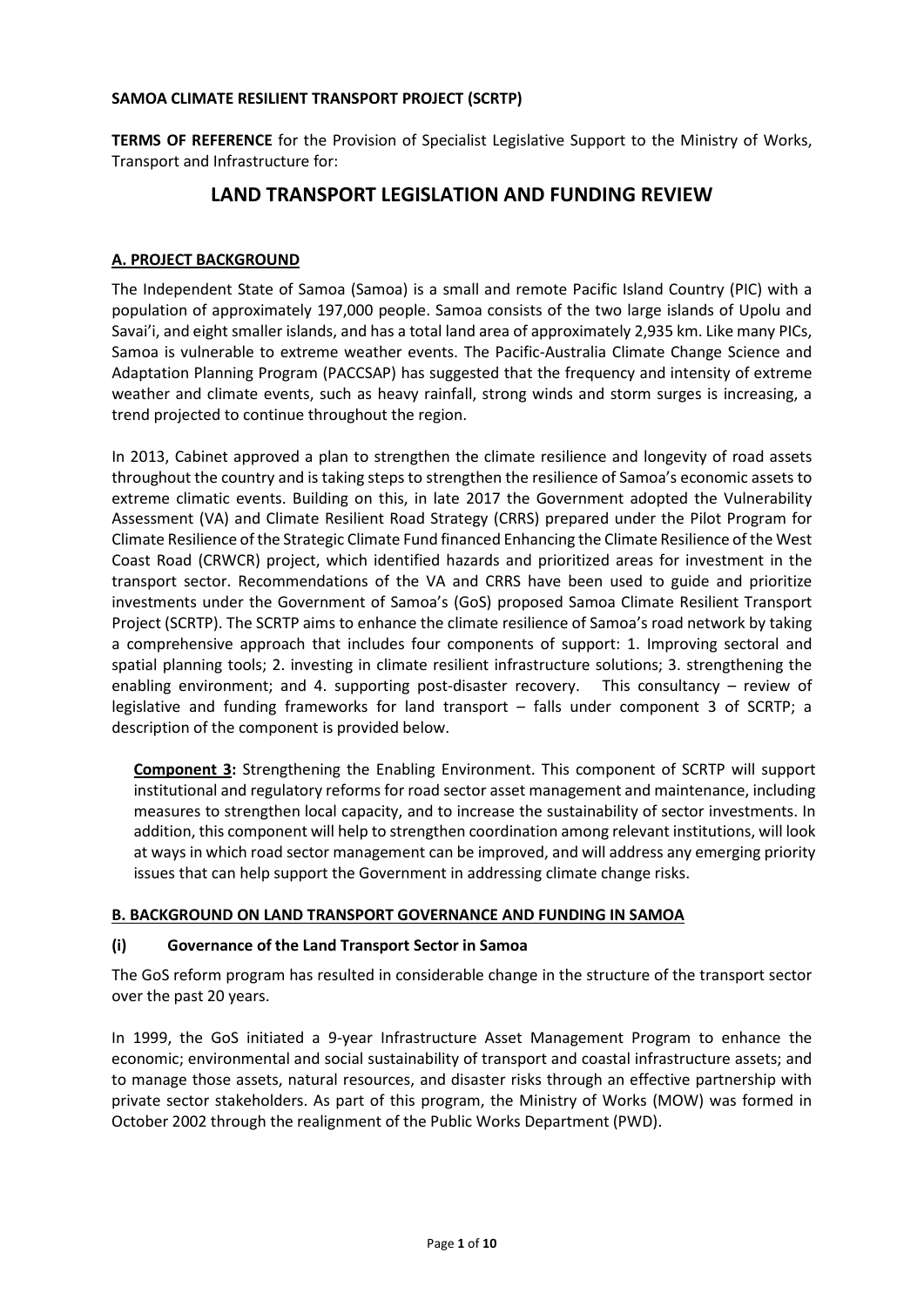In May 2003, the Ministry of Works, Transport and Infrastructure (MWTI) was formed through the amalgamation of the recently established MOW and the Ministry of Transport (MOT) along with the transfer of some traffic functions from the Ministry of Police and Prisons (MOP).

Most recently, in 2007 the Land Transport Authority (LTA) was formed, which transferred the road use management, road operations management and road asset management functions of ~1,200km of national road (Class 1-3) from MWTI to the LTA. There are several reports which provide context to this evolution.

There is estimated to be a further 1,300km of local roads which are not maintained by LTA and require review of their current proportionate representation of the entire road network. After the reforms, MWTI no longer retained implementation duties and associated funding towards roads construction and maintenance, hence the impact of these local public roads and their status bears reference, in the overall review of the governance arrangements in land transport.

The reforms were informed by several studies listed in this Terms of Reference. There have also been reviews and studies of relevance since, also listed. The following extract is an indication of more recent findings relevant to the governance aspects of the review. However, this consultancy is expected to take all reference reports under consideration and undertake further consultations, in order to establish the way forward before providing appropriate legislative address.

# *Recent Legislative Reviews and Recommendations*

The following recommendations were made in the Powell (2015) report:

- 1. The Land Transport Authority Act 2007 is not in need of major change. No problems with its scope and effect have been identified during the consultations.
- 2. There is merit in removing the provisions of Part VII (Road Safety Programmes) which relate to the Road Safety Committee to a MWTI law in due course. Currently it is established as a "part of the Ministry" under the Act which deals in all other respects with the LTA.
- 3. The usefulness of the *Ministry of Works Act 2002* is now limited, and the *Ministry of Transport Act 1978* is wholly out of date. New laws to clarify the full range of MWTI's functions and powers are now justified.
- 4. The role in section 4(1)(a) of the *Ministry of Works Act 2002* for MWTI to "construct, maintain and manage the public assets to which this Act applies" is inconsistent with the functions of the LTA.
- 5. When new laws are developed and drafted to replace the *Ministry of Works Act 2002* and the *Ministry of Transport Act 1978* reference should be had to the Scoping Paper which identifies an appropriate scope and structure for such regulatory laws. Necessary modifications are necessary to ensure that effective sector oversight is provided for in relation to infrastructure and transport services.
- 6. The new laws should make appropriate references to issues related to climate change, adverse weather events and natural disasters, protection of the environment, promotion of energy efficiencies and the rights of the disabled.

In completing the deliverables, the Consultant should engage with stakeholders to ascertain their expectations and that of the new government in relation to the recommendations above and those made in the sector reform and strengthening study (*SMEC 2005*) and climate resilience/vulnerability assessment (*SMEC 2017*).

# **(ii) Land Transport Funding and Allocation**

While the Land Transport Authority (LTA) was originally formed as a Public Trading Body (PTB), more than half of its average annual operating revenue came from government grants administered by the Ministry of Finance (MOF). In 2020 functions for licensing and registration of vehicles and drivers were moved from LTA back to the Ministry of Police and Prisons (MOP) and LTA was re-classified as a Public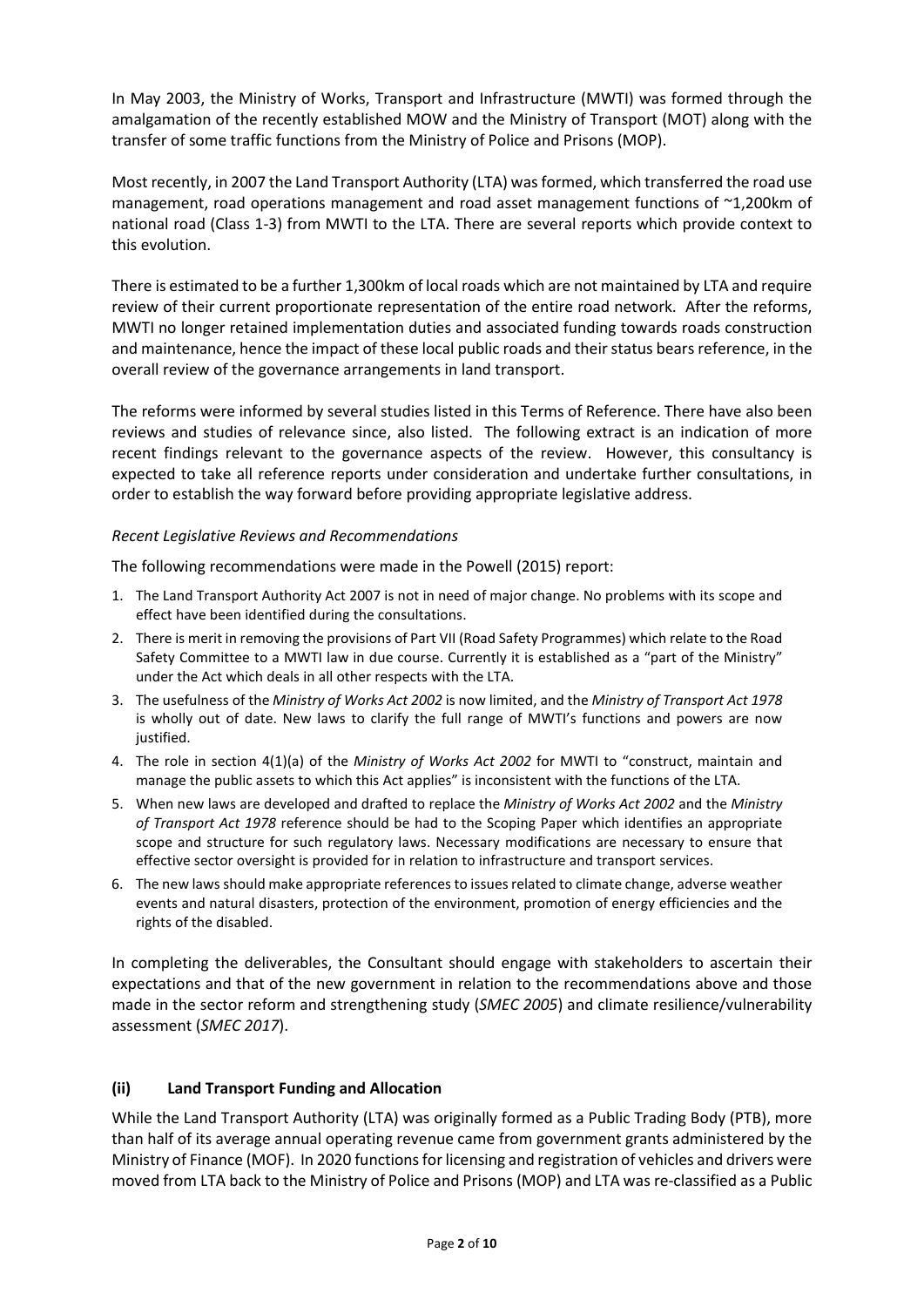Beneficial Body (PBB), with practically 100% of its operating expenses for the 2020/21 financial year from the government grant.

With a new government elected in May 2021, there are moves as this TOR is being drafted, for the licensing and registration functions for vehicles and drivers (and in turn the revenue collected), to be returned to LTA.

The Consultant will need to explore in detail the funding and management of all roads including local roads and the designation/classification process as the reality is the general expectation of the public and politicians' is that the whole road network (whether ~1200km of national roads or ~1300km of local roads) is the responsibility of LTA.

In 2018/19, LTA's operating expenditure was approximately ST\$42.9m. Income came from a government grant (\$26.7m), vehicle registrations (\$13.6m), driver licensing (\$1.9m) and parking fines and other miscellaneous income (\$0.7m).

The May 2020 fuel excise tax set on unleaded and diesel fuel is set at \$0.55/litre and \$0.54/litre plus VAGST (15%) respectively. This tax is collected by MOR as fuel is pumped to storage tanks at Sogi terminal. The land transport related revenue accounts for around half of the total pumped port volume with the remaining going to power generation, earth moving operations and the likes. The land transport revenue is based on volumes delivered through petrol stations. Figures obtained for 2015/16, show the pumped volumes for petrol and diesel were 34 and 16 million litres respectively, or a revenue of around ST\$20.3m. This is very close to the government grant that year but less than the ST\$26.7m grant in 2018/19. It is assumed the shortfall is funded via VAGST and domestic tax, but this is unclear in the accounts reviewed during the formation of this TOR. It will need further clarification in determining the flow of land transport revenue when formulating new legislation and regulations.

The policy and legislation to be developed by the Consultant will need to consider the roles of MWTI, MOR, MOF, and LTA in the collection of revenue and allocation to both national and local roads and targeted initiatives such as addressing safety in road construction, as appropriate. The Consultant will need to consider and promote discussion on potential changes to tariffs and the potential benefits of a consolidated land transport fund, however, the establishment of a dedicated fund or changing revenue collection responsibilities, is not within the scope of this assignment.

| <b>Tariff Component</b> | Description                                                             | Amount to be<br>Funded by the Tariff | <b>Tariff Instrument</b>                                                                  |
|-------------------------|-------------------------------------------------------------------------|--------------------------------------|-------------------------------------------------------------------------------------------|
| А                       | <b>Standard License</b><br>Fees                                         | 6.1                                  | Retain standard vehicle license fees                                                      |
| в                       | <b>Land Transport</b><br>Petroleum Excise<br>Tax Offset<br>(GOS Saving) | 8.6                                  | ADO Excise SAT0.20/lt<br>ULP Excise SAT0.20/lt                                            |
| C                       | Heavy Vehicle<br>Charge                                                 | 6.4                                  | Light trucks<br>SAT2,000 pa<br>SAT1,300 pa<br><b>Buses</b><br>SAT6,970 pa<br>Heavy trucks |
| D                       | Fuel Levy on ADO<br>and ULP                                             | 11.1                                 | ADO fuel levy SAT0.46/lt<br>ULP fuel levy SAT0.17/lt                                      |

*Table 1: Extract Strengthening Financial Provision for Roads – Road User Cost Recovery (SMEC 2006)*

 $1.15 \times 100 \times 100 \times 100$  $\cdots$  Portial Offect So  $\sim$ 

#### **Previous Studies and Relevant Reference Reports**

1. *PWD Institutional Reform and Asset Management System Services - Final Report*, SMEC 2003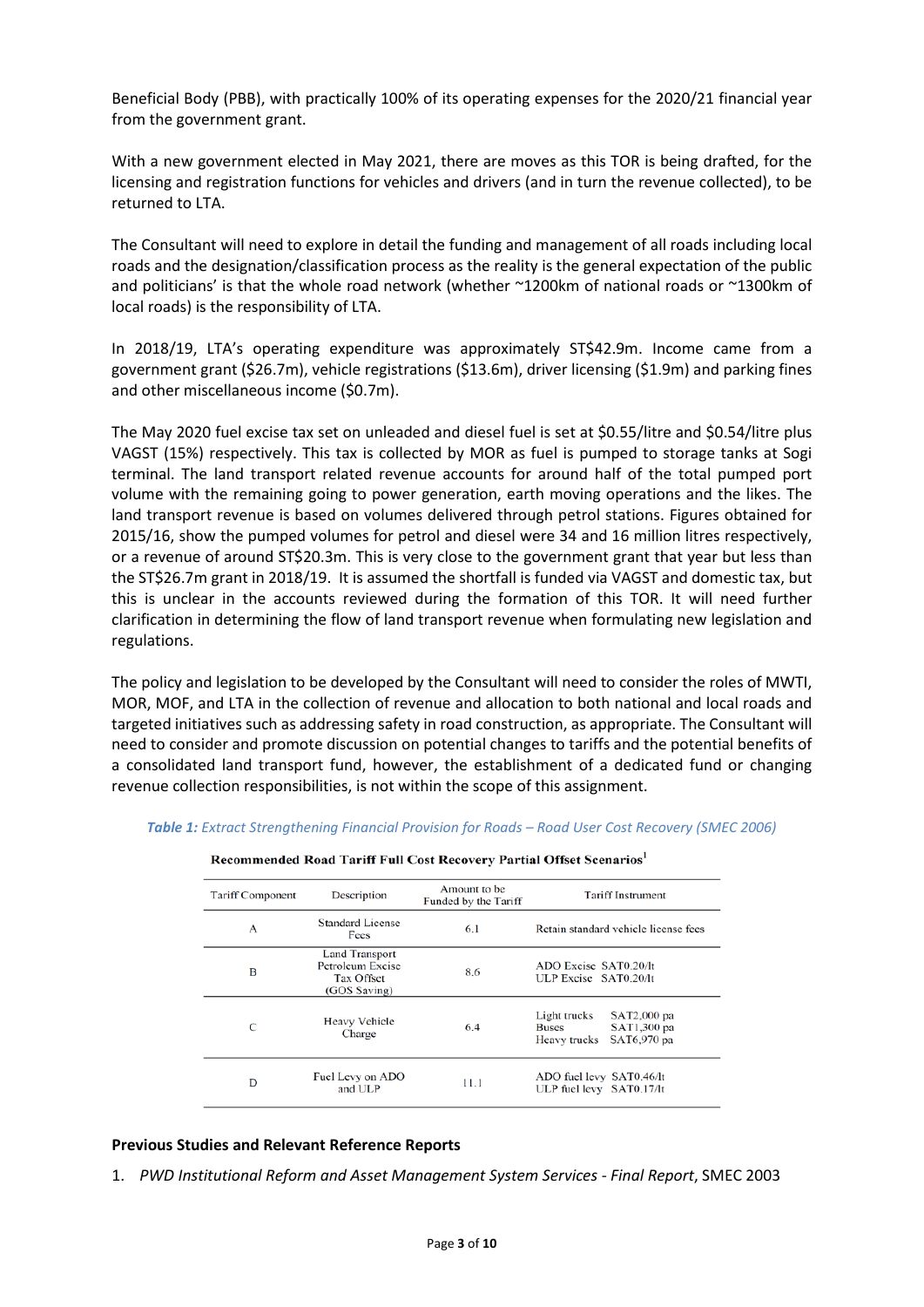- 2. *Transport and Infrastructure Sector Reform and Strengthening Services (TISRSS)*, SMEC 2005
	- Restructuring Strategy and Implementation Plan, Dec 2005
	- Strengthening Financial Provision for Roads Road User Cost Recovery, Dec 2005
	- **E** Land Transport Implementation Plan, May 2006
	- Strengthening Vehicle Registration and Licensing Completion Report, Aug 2006
	- **TISRSS Completion Report, Apr 2007**
- 3. *Review of Land Transport Sector,* Graham Powell, May 2015
	- Review of The Land Transport Sector: Comparison Report (Report No. 2)
	- Report on the Legislative Framework (Report No.3)
- 4. *Vulnerability Assessment of the Samoa Road Network (Section 4: Institutional and Policy Review)* SMEC, Jul 2017
- 5. *Land Transport Authority Renewals and Depreciation Funding Gap Assessment* DFAT, Aug 2018
- 6. *Comparative Review and Gap Analysis of Samoa's Laws and Regulations Related to Land Transport and Traffic,* Stantec NZ, March 2020
- 7. *Road Safety Management Capacity Assessment for Samoa,* GDSF, WBG, UKAID 2020

#### **Key Legislation Supporting the Land Transport Sector**

The table below presents a summary of the main legislative framework relevant to the Land Transport sector in Samoa.

| <b>Legislative Act</b>                                                         | <b>Comments on the Act</b>                                                                                                                                                                                                                                                                                                                                                                                                                                                                                                    |
|--------------------------------------------------------------------------------|-------------------------------------------------------------------------------------------------------------------------------------------------------------------------------------------------------------------------------------------------------------------------------------------------------------------------------------------------------------------------------------------------------------------------------------------------------------------------------------------------------------------------------|
| Ministry of Transport Act<br>1978                                              | This Act precedes the major reforms in the Transport Sector over the past 20 years and is<br>wholly out of date. New laws to clarify the full range of MWTI's functions and powers are<br>due and would amend or revoke this Act.                                                                                                                                                                                                                                                                                             |
| Ministry of Works Act 2002                                                     | This Act was created to legislate the role of MOW following the amalgamation of MOT and<br>PWD. While still largely relevant to MWTI, it still acknowledges a role to "construct,<br>maintain and manage the public assets to which this Act applies", which is not consistent<br>with the statutory roles assigned to the LTA under its Act.                                                                                                                                                                                 |
| Ministerial and Departmental<br>Arrangements Act 2003                          | This Act is administered by the Ministry of the Prime Minister and provides for all<br>Ministerial portfolios and Departmental arrangements. It confirms the need to deal with the<br>former MOW and MOT under a reformed law and acknowledges the newly formed MWTI.                                                                                                                                                                                                                                                         |
| Land Transport Authority Act<br>2007                                           | The LTA Act (2007) is relatively modern and comprehensively provides for all the functions<br>and necessary powers for the Land Transport Authority to perform its many roles in the land<br>transport sector. Section 19.1(e) identifies "levies on fuel" as a source of land transport<br>funding and Fuel Excise and Fuel VAGST is currently collected by MOF/MOR into a<br>consolidated domestic tax fund which in turn is used to fund LTA's revenue shortfall each<br>year. LTA do not directly collect levies on fuel. |
| <b>Land Transport Authority</b><br>(National Road Account)<br>Regulations 2008 | Establishment of the National Road Account with provisions for source, administration and<br>allocation.                                                                                                                                                                                                                                                                                                                                                                                                                      |
| Road Traffic Ordinance 1960                                                    | While this ordinance has been amended over time, and specifically, a full redrafting as the<br>Road Traffic Amendment Act 2008, the major legal components related to traffic laws are<br>included in the Road Traffic Regulations 1961.                                                                                                                                                                                                                                                                                      |
| Road Traffic Regulations<br>2008 and<br>Road Transport Reform Act<br>2008      | This legislation provided for the transition and change of motor vehicles in Samoa from left<br>hand drive to right hand drive and consequential change to driving on the left side of the<br>road. It was administered by MWTI and empowered MPP with enforcement.                                                                                                                                                                                                                                                           |
| Other Legislation                                                              | Police Offences Ordinance 1961<br>٠<br>Public Finance Management Act 2001<br>Public Bodies Act 2001 and 2005 Amendment<br>Road Traffic (Payment of Fines) Act 2009<br>Land Transport Authority Regulations 2011<br>- Road and Reserve,<br>- License Fees and Other Charges<br>- Transitional Road Use<br>- Authorized Inspectors and Officers<br>Miscellaneous (Ministerial Assignment) Amendment Act 2019                                                                                                                    |

#### *Table 2: Summary of Main Land Transport Legislation*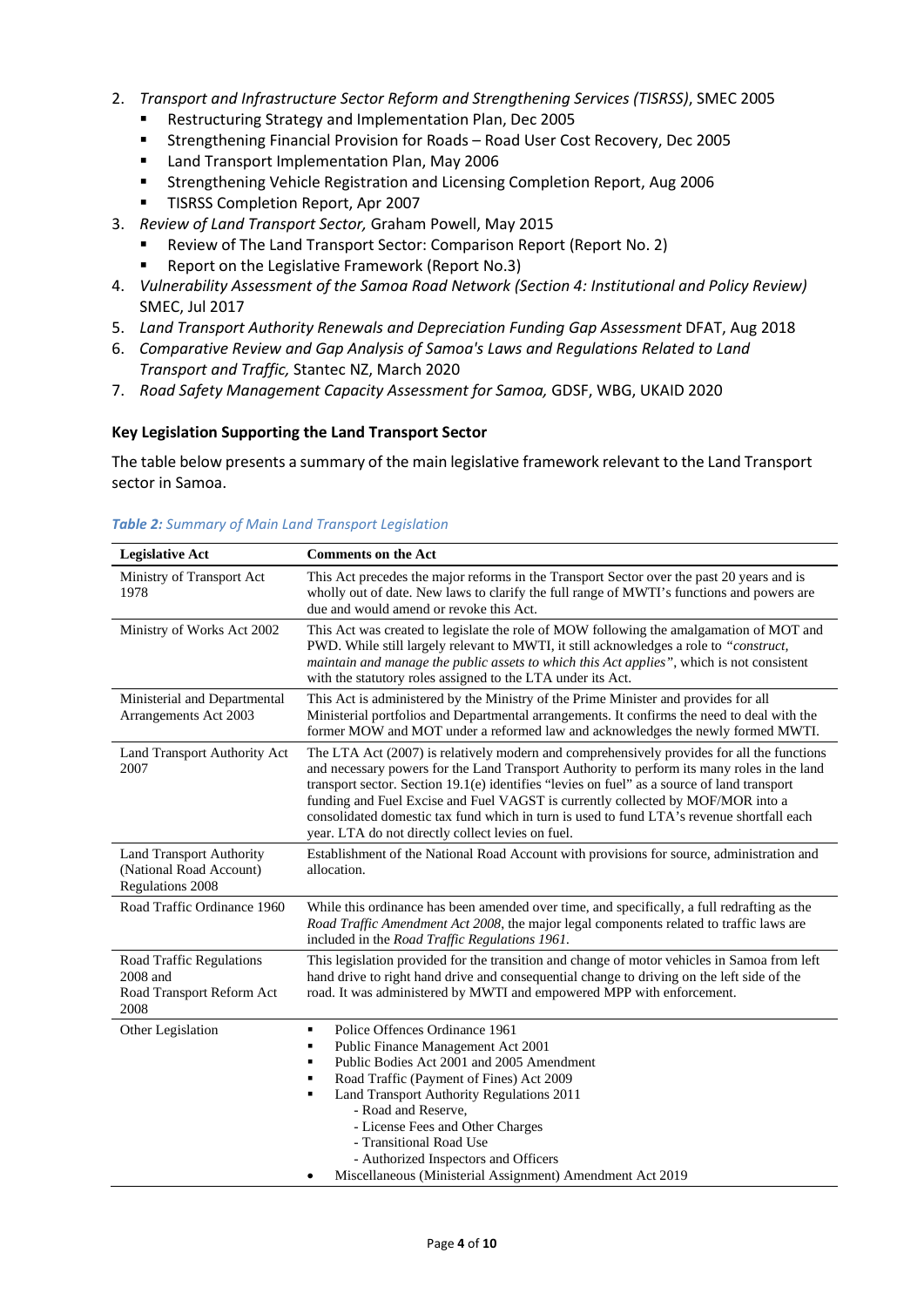# **C. SCOPE OF SERVICES**

The purpose of this consulting assignment is to provide advisory support and facilitation services to the GoS to improve the regulatory framework supporting land transport in Samoa.

This assignment will be managed by MWTI, with key inputs to be sought from the Land Transport Authority, Ministry of Police, Ministry of Finance and Ministry of Private Enterprises, with due consideration of their role in the governance and funding of transport infrastructure and maintaining the resilience of this infrastructure.

Of key concern, and the primary focus of the TA, are two major issues affecting land transport legislation, namely:

- 1) **Roles and functions** of MWTI and LTA relative to land transport need to be clearly defined and supported with an enabling legislative framework; and
- 2) **Revenue collection and allocations** to the land transport sector need to be clearly defined, including new revenue opportunities identified in recent studies.

During the LTA commissioned legislative review in 2015, the Attorney General (AG) expressed a view that new Acts should not be based on established Ministries (c.f. the dated MOT Act 1978 and MOW Act 2002). In their place, new laws should be drafted to provide for governance of infrastructure (both public and private), and with oversight of the transport sector generally.

The model which MWTI would like to be reflected in relation to land transport legislation is the same as in relation to air and sea transport. Its roles and functions are clearly defined in the Civil Aviation Act 1998 (together with Regulation and Rules) and the Shipping Act 1998 (with its regulations and codes). In contrast, the creation of the LTA via the associated Land Transport Authority Act 2007 and repeals of sections in the Ministry of Works Act 2002, leaving no legislative provisos allowing the MWTI to effectively carry out its role in sector policy and planning, oversight including road programme policy and monitoring, road project evaluation and road safety policy and strategic road safety management.

The TA will be completed in two stages:

- **Stage 1:** Consult with stakeholders and craft a position paper which outlines the recommended changes to legislation and have those recommendations endorsed.
- **Stage 2:** Draft the new legislation (Bills, Acts, Regulations, Amendments) and support the submission process (if required).

The assignment will be undertaken as a firm consultancy and will be carried out on a part-time basis in Samoa and remotely due Covid travel restrictions.

#### **Stage 1 – Identify Land Transport Legislative Changes and Craft Position Paper**

This TA will consider the findings of previous studies, in conjunction with stakeholder engagement sessions to craft overarching legislative change discussion documents(policy position papers) for Land Transport in Samoa.

In line with the two key focus areas, the first shall tackle the **revenue collection and allocation** components of legislation and will require input from a transport economist capable of assessing legislation, fiscal policy, and the financial operating environment. The *Land Transport Funding Position Paper* should clearly articulate, but not be limited to: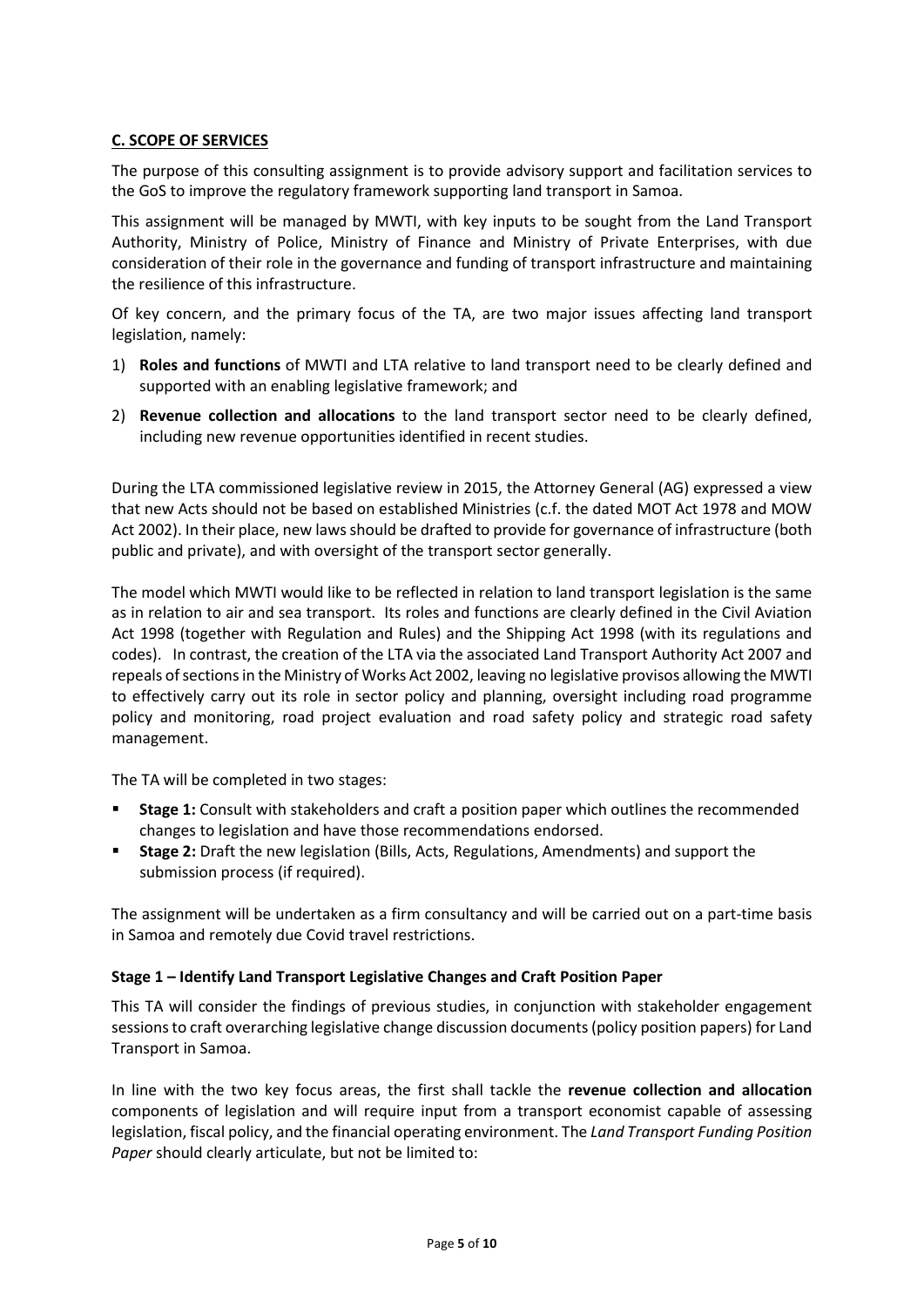- Findings from a review of previous studies and stakeholder engagement sessions on how land transport infrastructure is funded, including both the national and local (non-LTA) road networks, and whether the current funding environment is optimal.
- **Recommendation on the fiduciary roles of MOF, MPE and LTA in collecting revenue and allocating** funds across the land transport sector. Inclusive of donor agency financing, taxation, fuel levies, fines, and charges. Consideration should be given to new revenue generating opportunities and this needs to be a key component of the position paper – or potentially a precursor to.
- Identify gaps in current legislation (Acts and Regulations) to deliver the above outcome and outline the changes required.

The second paper is to focus on the functions of the land transport network, requirements placed upon its users and the roles and responsibilities of government agencies in planning, developing, operating, and maintaining a safe, efficient, and effective national road system for Samoa. The *Land Transport Roles and Requirements Position Paper* should clearly articulate, but not be limited to:

- A review of previous studies, stakeholder engagement sessions and the outcome/direction set in the funding position paper.
- A review of the functions of government agencies in planning, developing, operating, and maintaining the road system for Samoa including establishing clarity on responsibilities for both the local and national road networks.
- Recommendation on the functions for MWTI as they pertain to the promotion of strategic planning and regulatory oversight of road infrastructure including safety, traffic, enforcement, and the likes. This should align with the legislative structure for civil aviation and maritime shipping.
- Recommendations on requirements of land transport network in providing a safe, efficient, and effective national road system and the requirements of network users. This will include improving current legislation as recommended in previous studies (referenced above) and as identified during stakeholder engagement and the consultants review process.
- **IDENTIFY HALL STARK IS ADDENT IN A LOCAL STARK IS ADDED** Interpretions) to deliver the above outcome and outline the changes required.

This statement of basic principles, intent, roles, and responsibilities would be an important prelude to the legislative reforms which have been identified as being necessary to provide effective governance for the land transport sector and related infrastructure.

The consultant will be required to draft and seek endorsement of recommendations in the position papers. This stage will include, but not be limited to, the following activities:

- a) Review guidance provided in the Legislative Drafting Handbook (approved by the Attorney General, July 2008).
- b) Consult with relevant stakeholders and conduct engagement sessions/workshops.
- c) Review all relevant reports, policies, laws, regulations, rules and other regulatory instruments pertaining to land transport in the Independent State of Samoa.
- d) Review revenue collection across the land transport sector including fees and charges collected by LTA and fuel excise taxes collected by MOR and the legislative and regulatory frameworks supporting their enforcement in the Independent State of Samoa. Also consider applicability of the regulations to accommodate isolation of land transport related components of property taxes and the future potential to introduce additional road user charges (e.g. a heavy vehicle road use charge).
- e) Review the ownership and accounting practices for land transport infrastructure and align with those in the wider transport sector, namely: Samoa Airport Authority (SAA), Samoa Shipping Corporation (SSC) and Samoa Port Authority (SAA).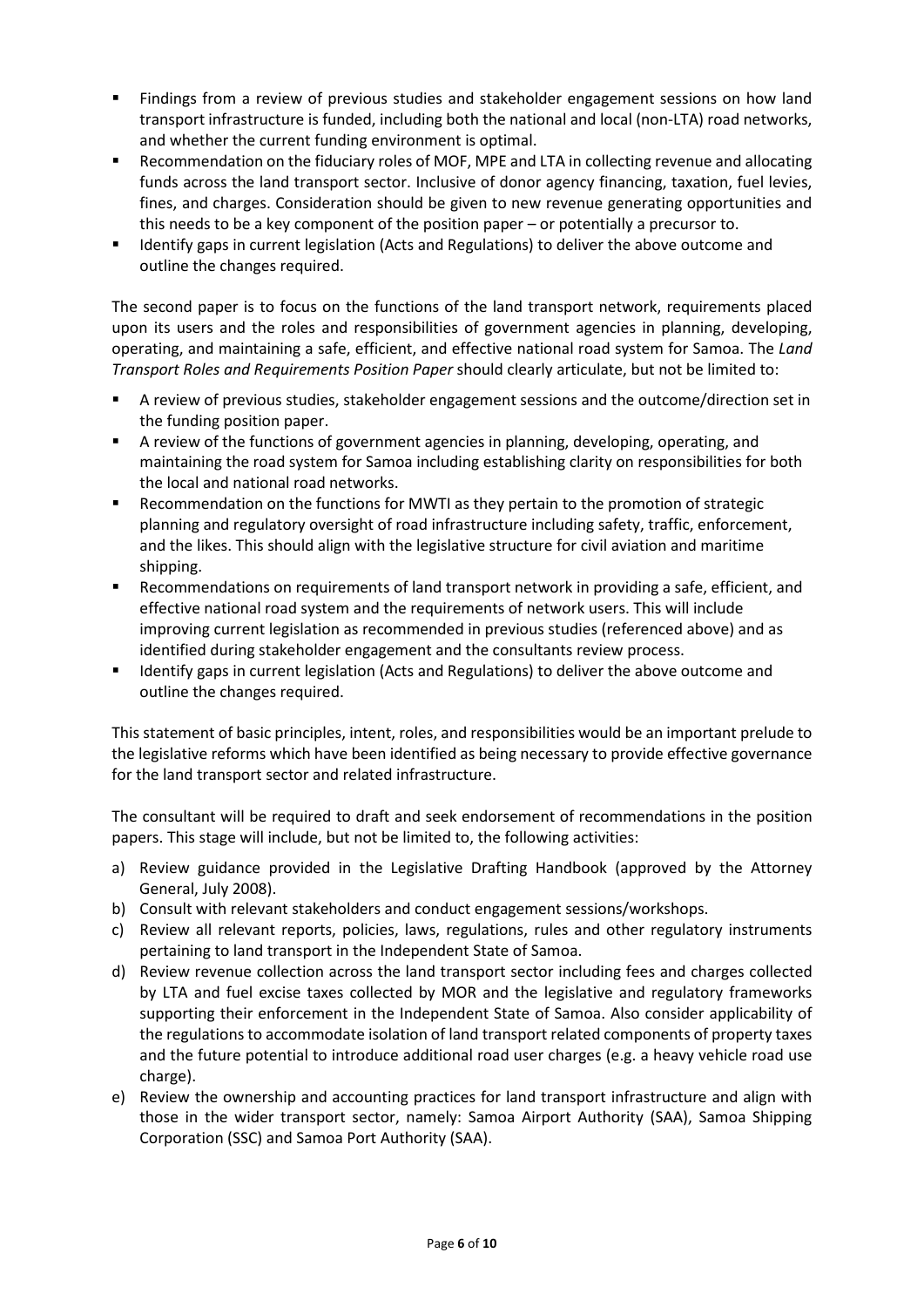- f) Summarise the intended roles and functions of MOF, MPE, MWTI and LTA in managing maintenance of the local and national road network, administering revenue and delivering an effective land transport system.
- g) Liaise with the AG's Office to determine the format and extent of any new or amended legislation.
- h) Identify legislative gaps and ambiguities in intended agency responsibilities regarding land transport in the Independent State of Samoa. This will mostly pertain to outdated laws and regulations covering MWTI's role and the role of LTA in its receipt of an annual government grant to cover operating expenditure.
- i) Draft the Land Transport Position Papers to seek agreement on key concepts and components of new legislation.
- j) Facilitate further workshop(s) with key leadership from the four governing bodies and seek endorsement on the recommendations (roles and responsibilities).
- k) Finalise clear, endorsed recommendations in a consolidated land transport legislative review position statement from which new legislation can be drafted. This position statement will form the foundation of the draft Bill in Stage 2.
- l) Develop implementation plan for Stage 2.

# **Stage 2 – Draft New Legislation and Supporting Regulations**

The consultant will be required to work closely with the AG's Office to determine the format and extent of any new or amended legislation and draft the required content as directed by the AG's office and based on the outcome of Stage 1 of this assignment and previous studies.



*Figure 3: Legislative Process for Drafting Acts – Legislative Drafting Handbook (OAG 2008)*

The new legislative framework may result in revocation of out of date Acts (e.g. Ministry of Transport Act 1978) and the creation of one or two new Acts (e.g. Land Transport Act). As such, a draft Bill, or Bills, will need to be presented to Cabinet. This stage will include, but not be limited to, the following activities:

- a) Develop a draft "Land Transport Bill" or appropriately named alternative(s) incorporating the principles agreed in the policy position statement prepared in Stage 1 of this assignment.
- b) Draft amendment bill to revise existing legislation to support the new Act(s) as required, and prepared revised regulations as may be required to support the draft Bill.
- c) Draft any supporting Regulations as may be required pursuant to the new Bill.
- d) Present the Bill and draft regulations to key stakeholders and amend as required to facilitate support required for enactment/promulgation.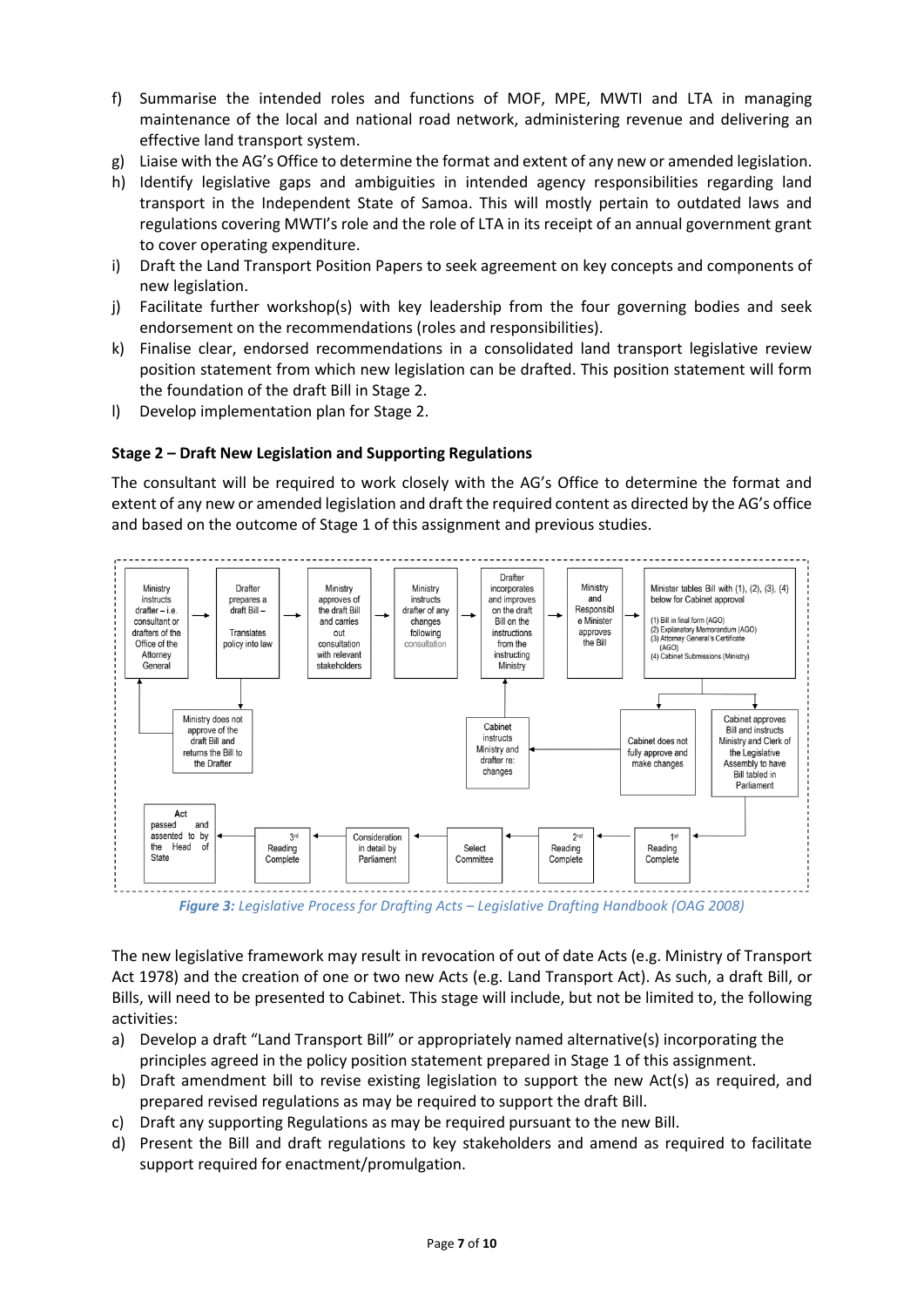e) Provide on-call technical support to key stakeholders as the draft Bill and draft amendment Bill are presented to and considered by the Legislative Assembly.

# **Stage 3 – Implementation of the New Legislation (***NOT IN CURRENT SCOPE***)**

There may be a potential follow-on activity to assist the GoS with the implementation of the new land transport laws and policies. These potential activities would likely be associated with:

- a) **Improving enforcement** which might be through the training of LTA staff, improved policing through targeted police enforcement exercises, and public campaigns on compliance.
- b) **Functional readiness**  prepare for the new regulatory framework by working with the respective Ministries to rewrite and impacted job roles and responsibilities, organisational hierarchies and so on. This would help minimise the risk of respective Ministries being left in limbo while new legislation is passed and put into action. It would allow them to make meaningful progress in the interim and be ready for new legislation when it Is passed.

# **D. OUTPUTS / DELIVERABLES**

The consultant will be required to deliver the following outputs / deliverables:

|     | <b>OUTPUT</b>                                           | <b>CONTENT</b>                                                         | <b>TIMING</b>       | Wk. |
|-----|---------------------------------------------------------|------------------------------------------------------------------------|---------------------|-----|
| 0.1 | <b>Inception Report</b>                                 | Feedback from initial                                                  | 2 weeks after       | 2   |
|     |                                                         | consultations and                                                      | commencement        |     |
|     |                                                         | investigations, documentation                                          |                     |     |
|     |                                                         | review, proposed changes to                                            |                     |     |
|     |                                                         | workplan / methodology etc.                                            |                     |     |
| 0.2 | Progress reports                                        | Monthly progress reports (2-                                           | 2 weeks after month |     |
|     |                                                         | page maximum).                                                         | end                 |     |
|     | Stage 1 - Propose changes to land transport legislation |                                                                        |                     |     |
| 1.1 | <b>Draft Revenue Position</b>                           | Submit position paper for                                              | 6 weeks after       | 6   |
|     | Paper                                                   | discussion on the findings from                                        | commencement        |     |
|     |                                                         | preliminary stakeholder                                                |                     |     |
|     |                                                         | engagement and a review of all                                         |                     |     |
|     |                                                         | previous reports                                                       |                     |     |
| 1.2 | Draft Roles and                                         | Submit position paper for                                              | 10 weeks after      | 10  |
|     | <b>Requirements Position</b>                            | discussion on the findings from                                        | commencement        |     |
|     | Paper                                                   | preliminary stakeholder                                                |                     |     |
|     |                                                         | engagement and a review of all                                         |                     |     |
|     |                                                         | previous reports                                                       |                     |     |
| 1.3 | Draft Legislative                                       | Final position statement                                               | 4 weeks after       | 14  |
|     | <b>Review Policy Position</b>                           | outlining key principles of new                                        | acceptance of 1.2   |     |
|     | Statement                                               | legislative framework from 1.1                                         |                     |     |
|     |                                                         | and $1.2$                                                              |                     |     |
| 1.4 | <b>Ratification Workshop</b>                            | Workshop to present and seek                                           | 2 weeks after       | 16  |
|     |                                                         | agreement on Policy Position                                           | submission of 1.3   |     |
|     |                                                         | Statement from all key agencies                                        |                     |     |
| 1.5 | <b>Final Policy Position</b>                            |                                                                        | 4 weeks after       | 20  |
|     | Statement                                               |                                                                        | acceptance of 1.4   |     |
|     |                                                         | Stage 2 - Draft Bill(s), Amendment Bill(s), and Supporting Regulations |                     |     |
| 2.1 | Draft new bill(s) and                                   | Draft new Land Transport Bill                                          | 8 weeks after       | 28  |
|     | amendments bill(s)                                      | along with associated                                                  | submission of 1.5   |     |
|     |                                                         | amendment bills for current                                            |                     |     |
|     |                                                         | acts as required                                                       |                     |     |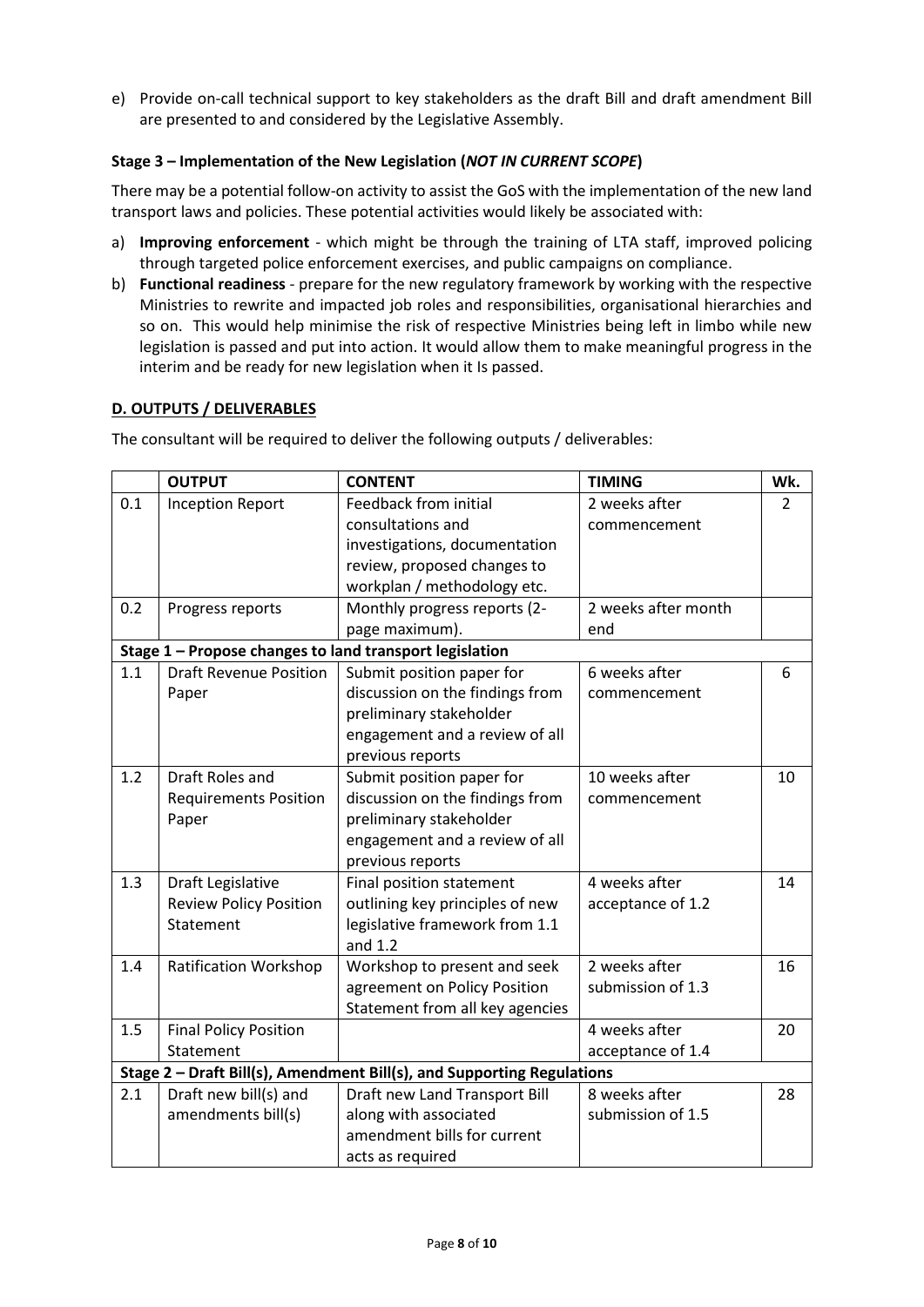| 2.2 | <b>Draft New Regulations</b>                                       | Draft new regulations required<br>to support the bill(s).                                               | 10 weeks after<br>submission of 1.5                    | 30 |
|-----|--------------------------------------------------------------------|---------------------------------------------------------------------------------------------------------|--------------------------------------------------------|----|
| 2.3 | Legislative<br>Workshop(s)                                         | Workshop(s) to present and<br>seek agreement on draft bills<br>and regulations from all key<br>agencies | 3 weeks after<br>submission of 2.2                     | 33 |
| 2.4 | Support Submission to<br>and review by the<br>Legislative Assembly | As needed technical support<br>during submission process.                                               | To be aligned with<br>Legislative Assembly<br>schedule |    |

# **E. SELECTION CRITERIA**

Covid-19 travel restrictions prevents consultants from traveling to Samoa at this time. When these restrictions will ease is not currently known. As the consulting assignment requires engagement with government Ministries, officials and other stakeholders in Samoa, the firm will need to consider as part of their proposal how this will be addressed. This could include the identification of a Samoa based individual consultant to fill one or a number of the identified positions or to partner with a locally based firm. The firm will also need to nominate one of the positions to fill the role of Team Leader:

# **Policy Advisor**

- i. Master of Laws, Economics, Engineering or comparable qualification from a recognized tertiary institute.
- ii. Minimum 10 years' experience in institutional reform, development of regulations, policy, ordinance in the government sector.
- iii. Demonstrated knowledge of Samoa's public sector, judicial system and legal processes as well as legislative system and/or legislative drafting rules and conventions is desirable.
- iv. Current knowledge of international best-practice around legislative frameworks governing land transport, ideally in the Pacific Region.
- v. Demonstrated strong communication skills and persuasiveness in presenting, negotiating and resolving highly complex issues, both orally and in writing.
- vi. Ability to deal sensitively in multi-cultural environments and build effective working relations with the client and colleagues. Experience in Small Island Developing States (SIDS) and/or the Pacific region would be an advantage.
- vii. Fluency in written and verbal English is essential.

#### **Transport Economist / Financial Management Expert**

- i. Bachelor of Economics or comparable qualification from a recognized tertiary institute.
- ii. Minimum 10 years' experience in government accounting and establishing legislative frameworks for government revenue streams.
- iii. Current knowledge of international best-practice around funding frameworks for land transport, ideally in the Pacific Region.
- iv. Demonstrated knowledge of Samoa's accounting and financial regulations is desirable.
- v. Demonstrated strong communication skills and persuasiveness in presenting, negotiating, and resolving highly complex issues, both orally and in writing.
- vi. Ability to deal sensitively in multi-cultural environments and build effective working relations with the client and colleagues. Experience in Small Island Developing States (SIDS) and/or the Pacific region would be an advantage.
- vii. Fluency in written and verbal English is essential.